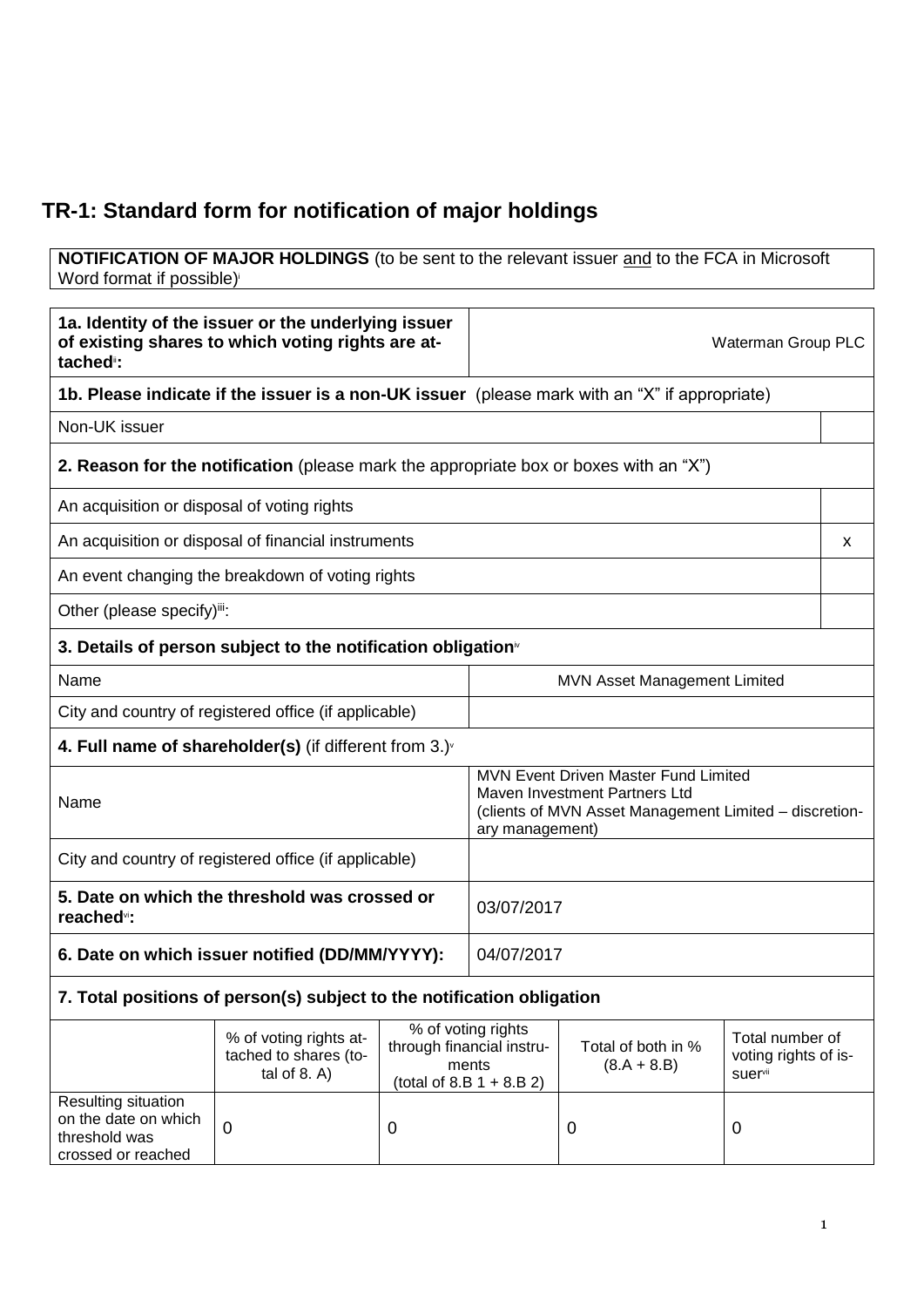| Position of previous<br>notification (if<br>applicable) | 6.92% | 27%<br>$-1$ | 19%<br>14. |  |
|---------------------------------------------------------|-------|-------------|------------|--|
|---------------------------------------------------------|-------|-------------|------------|--|

## **8. Notified details of the resulting situation on the date on which the threshold was crossed or reached**viii

## **A: Voting rights attached to shares**

| Class/type of<br>shares | Number of voting rightsix                                     |                                                                       | % of voting rights                                            |                                                                       |
|-------------------------|---------------------------------------------------------------|-----------------------------------------------------------------------|---------------------------------------------------------------|-----------------------------------------------------------------------|
| ISIN code (if possible) | <b>Direct</b><br>(Art 9 of Directive<br>2004/109/EC) (DTR5.1) | <b>Indirect</b><br>(Art 10 of Directive<br>2004/109/EC)<br>(DTR5.2.1) | <b>Direct</b><br>(Art 9 of Directive<br>2004/109/EC) (DTR5.1) | <b>Indirect</b><br>(Art 10 of Directive<br>2004/109/EC)<br>(DTR5.2.1) |
| GB0009422543            | 0                                                             | υ                                                                     | 0                                                             | O                                                                     |
|                         |                                                               |                                                                       |                                                               |                                                                       |
|                         |                                                               |                                                                       |                                                               |                                                                       |
| <b>SUBTOTAL 8. A</b>    | 0                                                             |                                                                       | 0                                                             |                                                                       |

| B 1: Financial Instruments according to Art. 13(1)(a) of Directive 2004/109/EC (DTR5.3.1.1 (a)) |                               |                                         |                                                                                                        |                    |
|-------------------------------------------------------------------------------------------------|-------------------------------|-----------------------------------------|--------------------------------------------------------------------------------------------------------|--------------------|
| Type of financial in-<br>strument                                                               | <b>Expiration</b><br>$date^x$ | Exercise/<br><b>Conversion Periodxi</b> | <b>Number of voting rights</b><br>that may be acquired if<br>the instrument is<br>exercised/converted. | % of voting rights |
|                                                                                                 |                               |                                         |                                                                                                        |                    |
|                                                                                                 |                               |                                         |                                                                                                        |                    |
|                                                                                                 |                               |                                         |                                                                                                        |                    |
|                                                                                                 |                               | <b>SUBTOTAL 8. B 1</b>                  | 0                                                                                                      | 0                  |

| B 2: Financial Instruments with similar economic effect according to Art. 13(1)(b) of Directive<br>2004/109/EC (DTR5.3.1.1 (b)) |                                        |                                               |                                                     |                            |                    |
|---------------------------------------------------------------------------------------------------------------------------------|----------------------------------------|-----------------------------------------------|-----------------------------------------------------|----------------------------|--------------------|
| <b>Type of financial</b><br>instrument                                                                                          | <b>Expiration</b><br>date <sup>x</sup> | Exercise/<br><b>Conversion Pe-</b><br>riod xi | <b>Physical or</b><br>cash<br><b>settlement</b> xii | Number of<br>voting rights | % of voting rights |
| Swap                                                                                                                            | 29/03/2018                             |                                               | Cash settle-<br>ment                                | 0                          | $\Omega$           |
|                                                                                                                                 |                                        |                                               |                                                     |                            |                    |
|                                                                                                                                 |                                        |                                               |                                                     |                            |                    |
|                                                                                                                                 |                                        |                                               | <b>SUBTOTAL</b><br>8.B.2                            | 0                          | 0                  |